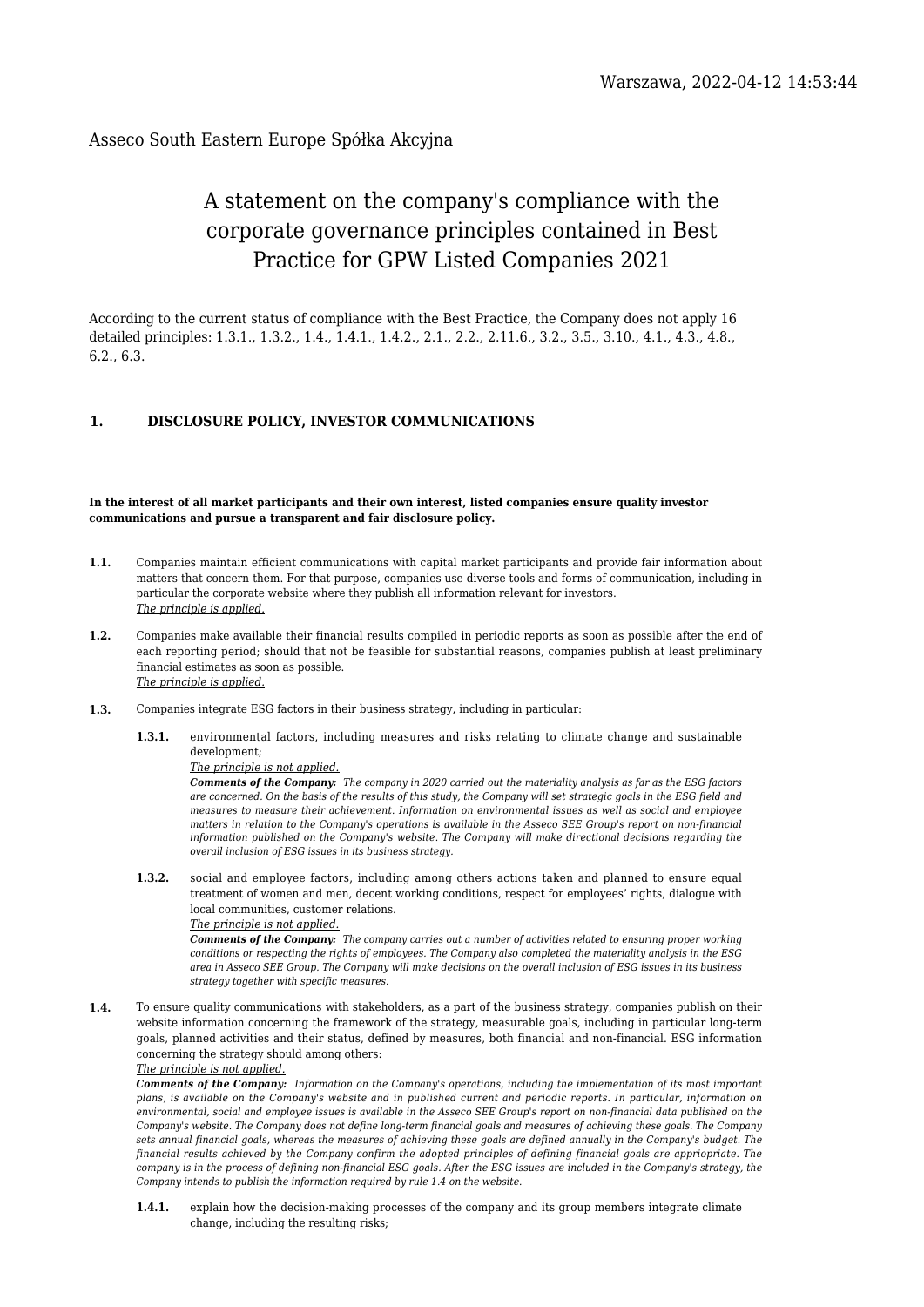*The principle is not applied.*

*Comments of the Company: The Company in 2020 carried out the materiality analysis which results will enable the Company to set strategic goals in the ESG field and measures to measure their achievement. The Company will make directional decisions regarding the overall inclusion of ESG issues in its business strategy. Then, the manner in which the issues related to climate change will be taken into account in the decision-making processes in the Company and its Group entities will also be determined, indicating also the resulting risks. The relevant information will be posted on the Company's website.*

**1.4.2.** present the equal pay index for employees, defined as the percentage difference between the average monthly pay (including bonuses, awards and other benefits) of women and men in the last year, and present information about actions taken to eliminate any pay gaps, including a presentation of related risks and the time horizon of the equality target.

*The principle is not applied.*

*Comments of the Company: The information on the equal pay ratio was published in the Report of the Asseco SEE Group on non-financial data. The ratio of the average gross salary of women to the average gross salary of men in particular categories is monitored at the local company level. The Group Asseco SEE also started working on indicators for individual employee groups. Based on the data that will be collected, a strategy will be created in this regard.*

- **1.5.** Companies disclose at least on an annual basis the amounts expensed by the company and its group in support of culture, sports, charities, the media, social organisations, trade unions, etc. If the company or its group pay such expenses in the reporting year, the disclosure presents a list of such expenses. *The principle is applied.*
- **1.6.** Companies participating in the WIG20, mWIG40 or sWIG80 index hold on a quarterly basis and other companies hold at least on an annual basis a meeting with investors to which they invite in particular shareholders, analysts, industry experts and the media. At such meetings, the management board of the company presents and comments on the strategy and its implementation, the financial results of the company and its group, and the key events impacting the business of the company and its group, their results and outlook. At such meetings, the management board of the company publicly provides answers and explanations to questions raised. *The principle is applied.*
- **1.7.** If an investor requests any information about a company, the company replies immediately and in any case no later than within 14 days. *The principle is applied.*

## **2. MANAGEMENT BOARD, SUPERVISORY BOARD**

**To ensure top standards of the responsibilities and effective performance of the management board and the supervisory board of a company, only persons with the adequate competences, skills and experience are appointed to the management board and the supervisory board.**

**Management Board members act in the interest of the company and are responsible for its activity. The management board is responsible among others for the company's leadership, engagement in setting and implementing its strategic objectives, and ensuring the company's efficiency and safety.**

**Supervisory board members acting in their function and to the extent of their responsibilities on the supervisory board follow their independent opinion and judgement, including in decision making, and act in the interest of the company.**

**The supervisory board functions in the spirit of debate and analyses the position of the company in the context of the sector and the market on the basis of information provided by the management board of the company and via the company's internal systems and functions and obtained from external sources, using the output of its committees. The supervisory board in particular issues opinions on the company's strategy, verifies the work of the management board in pursuit of defined strategic objectives, and monitors the company's performance.**

**2.1.** Companies should have in place a diversity policy applicable to the management board and the supervisory board, approved by the supervisory board and the general meeting, respectively. The diversity policy defines diversity goals and criteria, among others including gender, education, expertise, age, professional experience, and specifies the target dates and the monitoring systems for such goals. With regard to gender diversity of corporate bodies, the participation of the minority group in each body should be at least 30%.

*The principle is not applied.*

*Comments of the Company: The main criteria for selecting members of the Management Board by the Supervisory Board are appropriate competences and experience in the industry in which the Company operates, which is determined by the need to ensure the composition of the Management Board enabling the effective implementation of business goals in the market*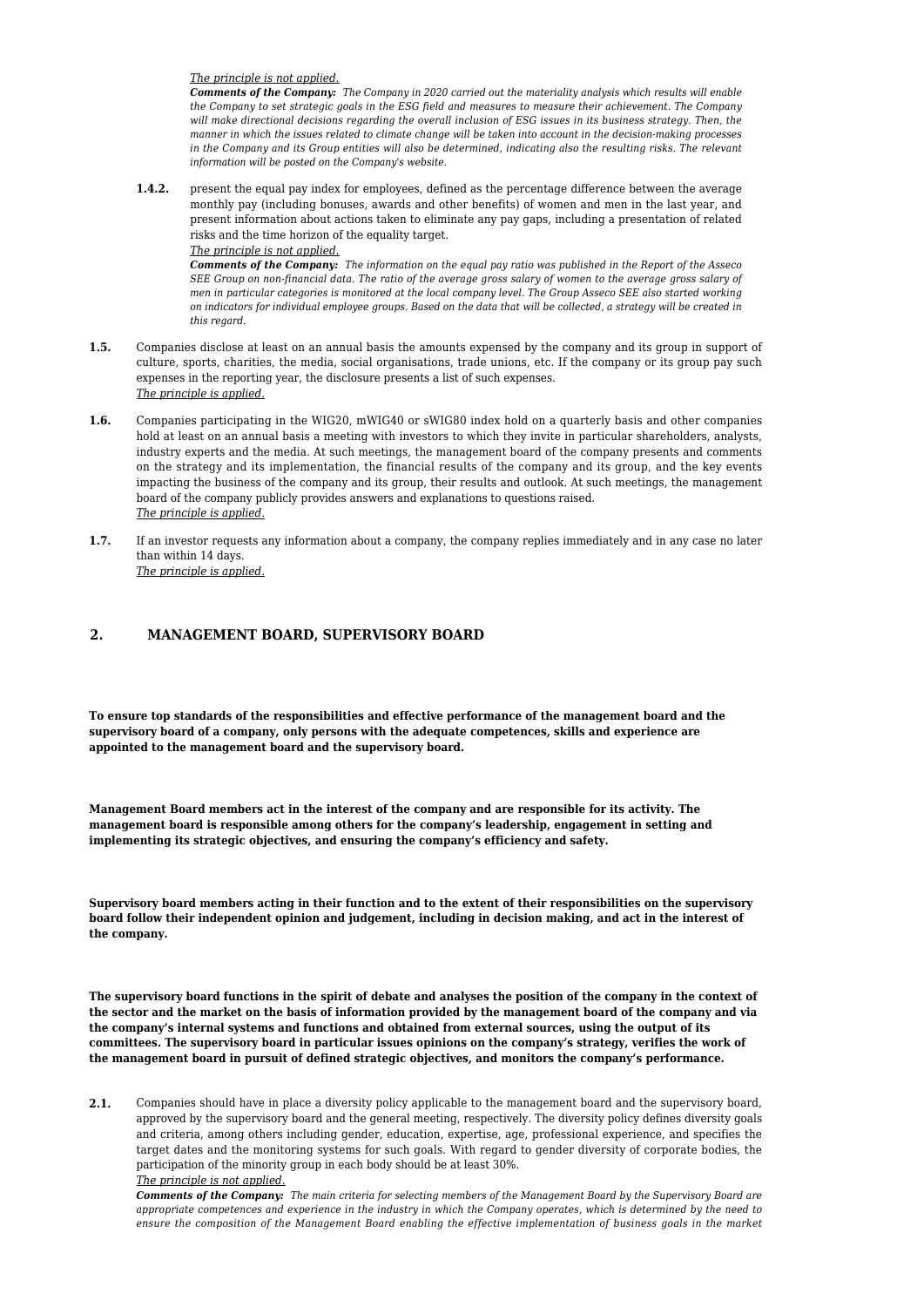*segments in which the Company operates. The composition of the Supervisory Board enables effective supervision over the Company's activities. Moreover, with regard to the appointment of members of the Supervisory Board, the Company is obliged to ensure that the composition of the Supervisory Board is compliant, in particular, with the Act on statutory auditors, audit firms and public supervision. The current composition of the Management Board and the Supervisory Board effectively performs its duties, which is confirmed by the very good financial results achieved by the Company and the Asseco South Eastern Europe Capital Group, as well as the fact of obtaining a discharge from liability on ordinary general meetings. The company declares equal access to the functions performed by all candidates with respect to the principle of equal opportunities and therefore will not apply the criterion of gender differentiation.*

**2.2.** Decisions to elect members of the management board or the supervisory board of companies should ensure that the composition of those bodies is diverse by appointing persons ensuring diversity, among others in order to achieve the target minimum participation of the minority group of at least 30% according to the goals of the established diversity policy referred to in principle 2.1.

*The principle is not applied.*

*Comments of the Company: The main criteria for selecting members of the Management Board by the Supervisory Board are appropriate competences and experience in the industry in which the Company operates, which is determined by the need to ensure the composition of the Management Board enabling the effective implementation of business goals in the market segments in which the Company operates. The composition of the Supervisory Board enables effective supervision over the Company's activities. Moreover, with regard to the appointment of members of the Supervisory Board, the Company is obliged to ensure that the composition of the Supervisory Board is compliant, in particular, with the Act on statutory auditors, audit firms and public supervision. The current composition of the Management Board and the Supervisory Board effectively performs its duties, which is confirmed by the very good financial results achieved by the Company and the Asseco South Eastern Europe Capital Group, as well as the fact of obtaining a discharge from liability on ordinary general meetings. The company declares equal access to the functions performed by all candidates with respect to the principle of equal opportunities and therefore will not apply the criterion of gender differentiation.*

- **2.3.** At least two members of the supervisory board meet the criteria of being independent referred to in the Act of 11 May 2017 on Auditors, Audit Firms and Public Supervision, and have no actual and material relations with any shareholder who holds at least 5% of the total vote in the company. *The principle is applied.*
- **2.4.** The supervisory board and the management board vote in an open ballot unless otherwise required by law. *The principle is applied.*
- **2.5.** Members of the supervisory board and members of the management board who vote against a resolution may have their dissenting vote recorded in the minutes. *The principle is applied.*
- **2.6.** Functions on the management board of a company are the main area of the professional activity of management board members. Management board members should not engage in additional professional activities if the time devoted to such activities prevents their proper performance in the company. *The principle is applied.*
- **2.7.** A company's management board members may sit on corporate bodies of companies other than members of its group subject to the approval of the supervisory board. *The principle is applied.*
- **2.8.** Supervisory board members should be able to devote the time necessary to perform their duties. *The principle is applied.*
- **2.9.** The chair of the supervisory board should not combine this function with that of chair of the audit committee of the supervisory board. *The principle is applied.*
- **2.10.** Companies allocate administrative and financial resources necessary to ensure efficient functioning of the supervisory board in a manner adequate to their size and financial standing. *The principle is applied.*
- **2.11.** In addition to its responsibilities laid down in the legislation, the supervisory board prepares and presents an annual report to the annual general meeting once per year. Such report includes at least the following:
	- **2.11.1.** information about the members of the supervisory board and its committees, including indication of those supervisory board members who fulfil the criteria of being independent referred to in the Act of 11 May 2017 on Auditors, Audit Firms and Public Supervision and those supervisory board members who have no actual and material relations with any shareholder who holds at least 5% of the total vote in the company, and information about the members of the supervisory board in the context of diversity;

### *The principle is applied.*

- **2.11.2.** summary of the activity of the supervisory board and its committees; *The principle is applied.*
- **2.11.3.** assessment of the company's standing on a consolidated basis, including assessment of the internal control, risk management and compliance systems and the internal audit function, and information about measures taken by the supervisory board to perform such assessment; such assessment should cover all significant controls, in particular reporting and operational controls; *The principle is applied.*
- **2.11.4.** assessment of the company's compliance with the corporate governance principles and the manner of compliance with the disclosure obligations concerning compliance with the corporate governance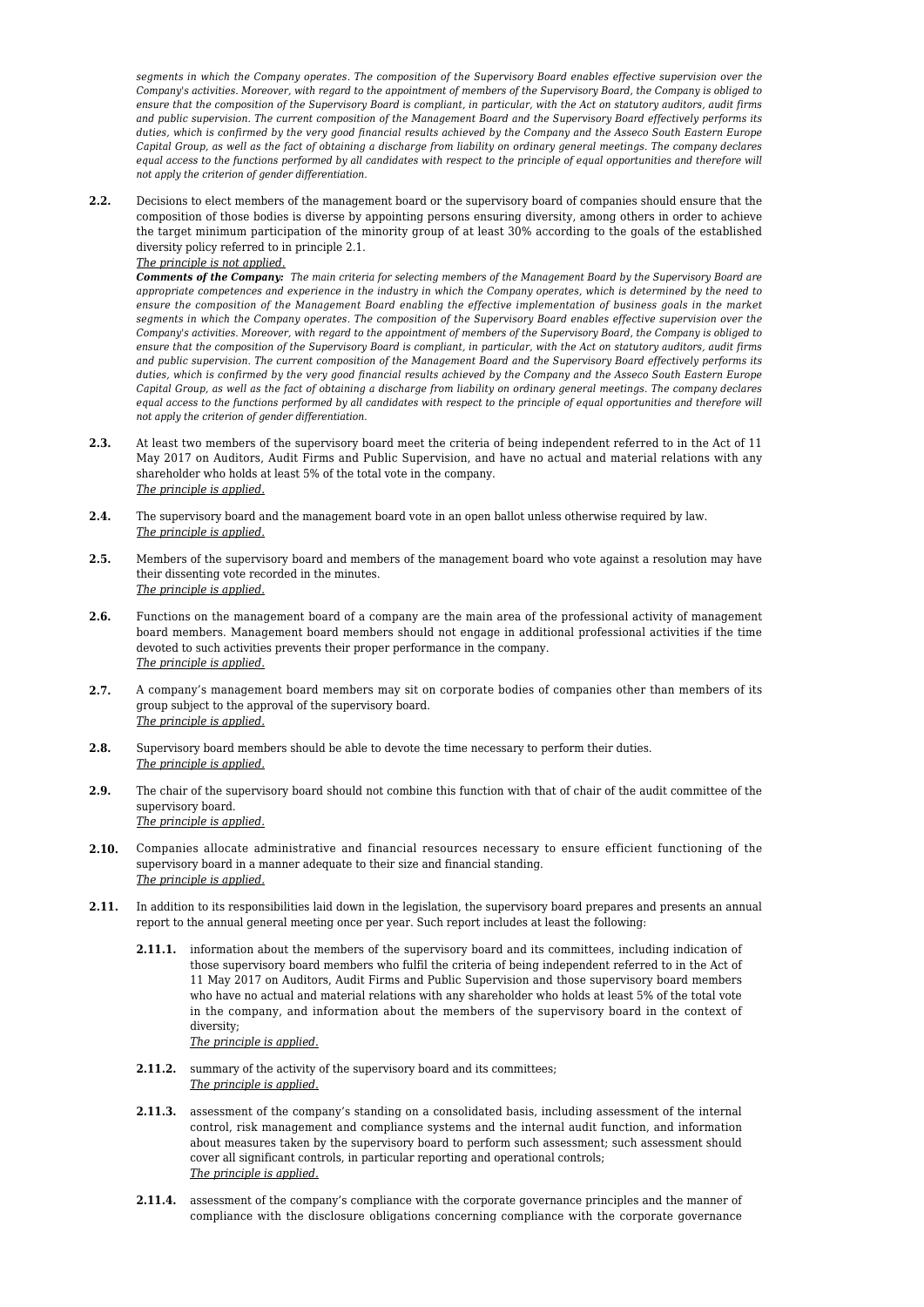principles defined in the Exchange Rules and the regulations on current and periodic reports published by issuers of securities, and information about measures taken by the supervisory board to perform such assessment;

- *The principle is applied.*
- **2.11.5.** assessment of the rationality of expenses referred to in principle 1.5; *The principle is applied.*
- **2.11.6.** information regarding the degree of implementation of the diversity policy applicable to the management board and the supervisory board, including the achievement of goals referred to in principle 2.1. *The principle is not applied.*

*Comments of the Company: Due to the non-application of rule 2.1. and the lack of a diversity policy adopted in the Company, the report on the activities of the Supervisory Board will not contain information in this respect.*

# **3. INTERNAL SYSTEMS AND FUNCTIONS**

#### **Efficient internal systems and functions are an indispensable tool of exercising supervision over a company.**

### **The systems cover the company and all areas of activity of its group which have a significant impact on the position of the company.**

- **3.1.** Listed companies maintain efficient internal control, risk management and compliance systems and an efficient internal audit function adequate to the size of the company and the type and scale of its activity; the management board is responsible for their functioning. *The principle is applied.*
- **3.2.** Companies' organisation includes units responsible for the tasks of individual systems and functions unless it is not reasonable due to the size of the company or the type of its activity. *The principle is not applied.*

*Comments of the Company: This principle is partially met. The company has appointed an internal auditor to manage the internal audit function and compliance officer responsible for compliance. Whereas, the risk management function in the Company is performed by the finance department.*

- **3.3.** Companies participating in the WIG20, mWIG40 or sWIG80 index appoint an internal auditor to head the internal audit function in compliance with generally accepted international standards for the professional practice of internal auditing. In other companies which do not appoint an internal auditor who meets such requirements, the audit committee (or the supervisory board if it performs the functions of the audit committee) assesses on an annual basis whether such person should be appointed. *The principle is applied.*
- **3.4.** The remuneration of persons responsible for risk and compliance management and of the head of internal audit should depend on the performance of delegated tasks rather than short-term results of the company. *The principle is applied.*
- **3.5.** Persons responsible for risk and compliance management report directly to the president or other member of the management board.

#### *The principle is not applied.*

*Comments of the Company: The principle is partially met. The internal auditor and the compliance officer in the scope of their function report directly to the management board. Whereas, there is no separate unit in the Company responsible only for the risk management system, and the risk management function is performed by the finance department.*

- **3.6.** The head of internal audit reports organisationally to the president of the management board and functionally to the chair of the audit committee or the chair of the supervisory board if the supervisory board performs the functions of the audit committee. *The principle is applied.*
- **3.7.** Principles 3.4 to 3.6 apply also to members of the company's group which are material to its activity if they appoint persons to perform such tasks. *The principle not applicable. Comments of the Company: Not applicable.*
- **3.8.** The person responsible for internal audit or the management board if such function is not performed separately in the company reports to the supervisory board at least once per year with their assessment of the efficiency of the systems and functions referred to in principle 3.1 and tables a relevant report. *The principle is applied.*
- **3.9.** The supervisory board monitors the efficiency of the systems and functions referred to in principle 3.1 among others on the basis of reports provided periodically by the persons responsible for the functions and the company's management board, and makes annual assessment of the efficiency of such systems and functions according to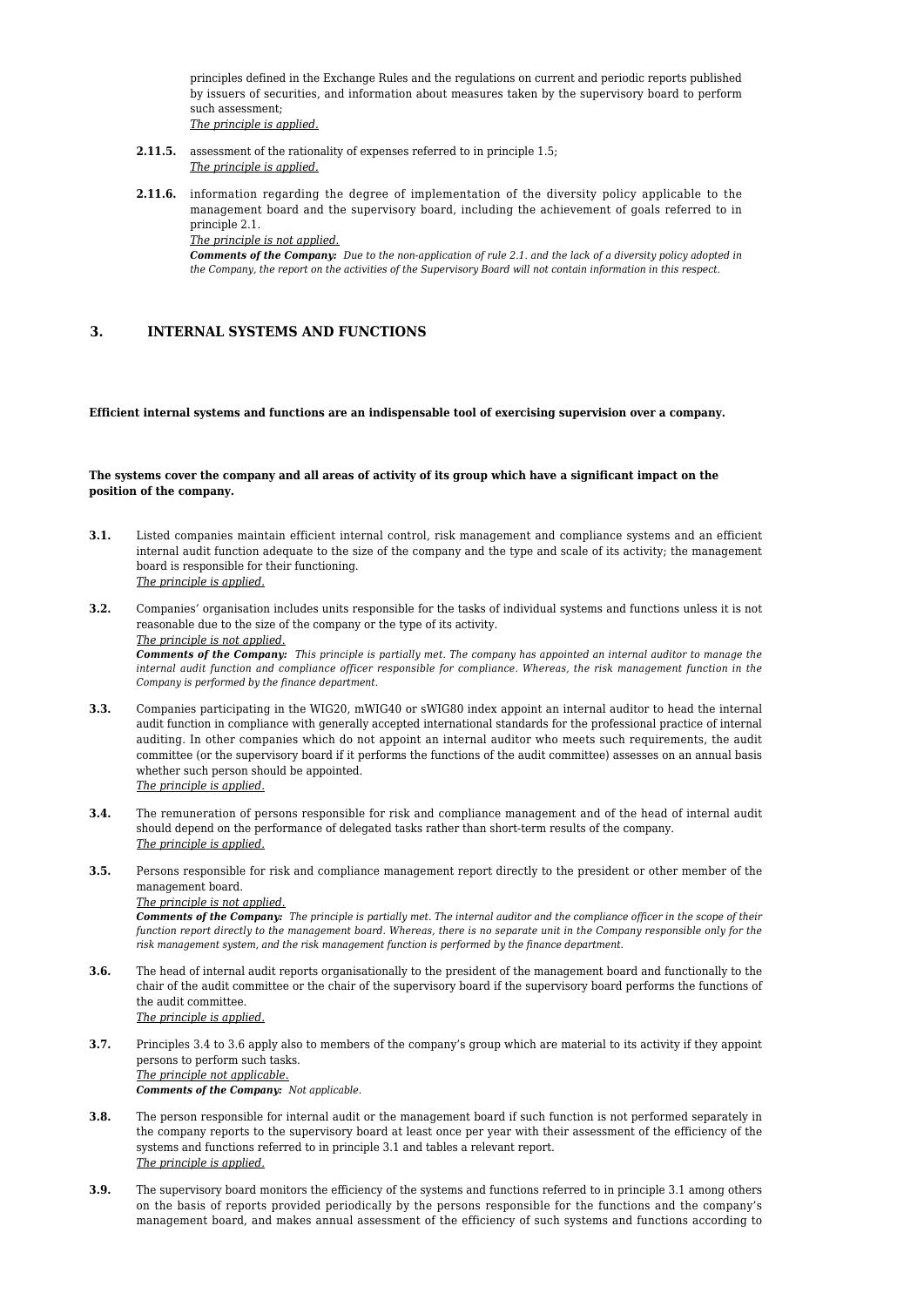principle 2.11.3. Where the company has an audit committee, the audit committee monitors the efficiency of the systems and functions referred to in principle 3.1, which however does not release the supervisory board from the annual assessment of the efficiency of such systems and functions. *The principle is applied.*

**3.10.** Companies participating in the WIG20, mWIG40 or sWIG80 index have the internal audit function reviewed at least once every five years by an independent auditor appointed with the participation of the audit committee. *The principle is not applied.*

*Comments of the Company: The Supervisory Board of the Company, including the Audit Committee, monitors the effectiveness of the internal audit function as well as internal control systems and the risk management system based on, inter alia, information provided periodically directly by the Management Board of the Company. The Supervisory Board, as well as the Audit Committee, have a opportunity to obtain directly from the Company's internal auditor, amongst other, plans of his work, explanations, both current and periodic reports on actions taken and implemented in individual areas of the Company's operations, which contribute to ensuring effective monitoring of the internal audit function. On this basis, the Supervisory Board performs an annual assessment of the internal audit function. Therefore, the Company does not recognize the need for an additional review of the audit function by an external auditor, whereas the assessment of the internal audit function by the Supervisory Board as well as the Audit Committee, in the above scope is sufficient.*

# **4. GENERAL MEETING, SHAREHOLDER RELATIONS**

**The management board and the supervisory board of listed companies should encourage the engagement of shareholders in matters of the company, in particular through active participation in the general meeting, either in person or through a proxy.**

**The general meeting should proceed by respecting the rights of all shareholders and ensuring that passed resolutions do not infringe on legitimate interests of different groups of shareholders.**

**Shareholders who participate in a general meeting exercise their rights in accordance with the rules of good conduct. Participants of a general meeting should come prepared to the general meeting.**

**4.1.** Companies should enable their shareholders to participate in a general meeting by means of electronic communication (e-meeting) if justified by the expectations of shareholders notified to the company, provided that the company is in a position to provide the technical infrastructure necessary for such general meeting to proceed. *The principle is not applied.*

*Comments of the Company: The Company does not provide shareholders with the possibility of participation in the general meeting by means of electronic communication, because the shareholders have not reported such a request to the Company so far. Additionally, the experience of the Company regarding the organization and course of general meetings does not show the need to provide such solutions. However, the company will consider applying this principle if shareholders have such expectations.*

- **4.2.** Companies set the place and date and the form of a general meeting so as to enable the participation of the highest possible number of shareholders. For that purpose, companies strive to ensure that the cancellation of a general meeting, change of its date or break in its proceedings take place only if justified and do not prevent or limit the exercising of the shareholders' rights to participate in the general meeting. *The principle is applied.*
- **4.3.** Companies provide a public real-life broadcast of the general meeting. *The principle is not applied. Comments of the Company: The Company does not provide publicly available real-time broadcasts of general meetings. The company has not yet received any reports from shareholders regarding their expectations with regard to the broadcasting of the general meeting of shareholders.*
- **4.4.** Presence of representatives of the media is allowed at general meetings. *The principle is applied.*
- **4.5.** If the management board becomes aware a general meeting being convened pursuant to Article 399 § 2 4 of the Commercial Companies Code, the management board immediately takes steps which it is required to take in order to organise and conduct the general meeting. The foregoing applies also where a general meeting is convened under authority granted by the registration court according to Article 400 § 3 of the Commercial Companies Code. *The principle is applied.*
- **4.6.** To help shareholders participating in a general meeting to vote on resolutions with adequate understanding, draft resolutions of the general meeting concerning matters and decisions other than points of order should contain a justification, unless it follows from documentation tabled to the general meeting. If a matter is put on the agenda of the general meeting at the request of a shareholder or shareholders, the management board requests presentation of the justification of the proposed resolution, unless previously presented by such shareholder or shareholders. *The principle is applied.*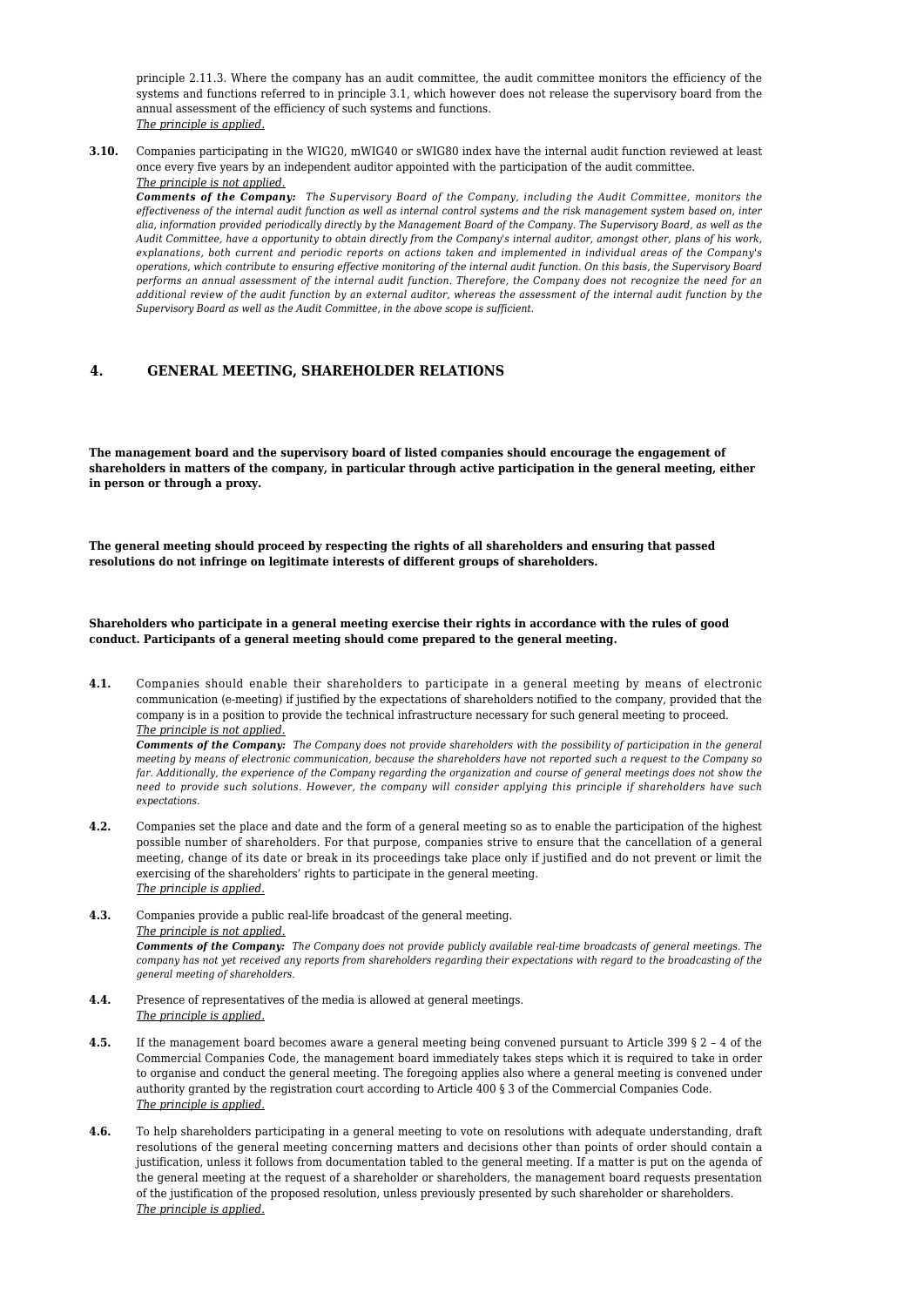- **4.7.** The supervisory board issues opinions on draft resolutions put by the management board on the agenda of the general meeting. *The principle is applied.*
- **4.8.** Draft resolutions of the general meeting on matters put on the agenda of the general meeting should be tabled by shareholders no later than three days before the general meeting. *The principle is not applied. Comments of the Company: The company may not limit the rights of shareholders under art. 401 § 4 and 5 of the Commercial Companies Code, according to which the notification of draft resolutions should be made before the date of the general meeting.*
	- *The company will take steps to encourage shareholders to submit draft resolutions earlier.*
- **4.9.** If the general meeting is to appoint members of the supervisory board or members of the supervisory board for a new term of office:
- **4.9.1.** candidates for members of the supervisory board should be nominated with a notice necessary for shareholders present at the general meeting to make an informed decision and in any case no later than three days before the general meeting; the names of candidates and all related documents should be immediately published on the company's website; *The principle is applied.*
- **4.9.2.** candidates for members of the supervisory board make a declaration concerning fulfilment of the requirements for members of the audit committee referred to in the Act of 11 May 2017 on Auditors, Audit Firms and Public Supervision and having actual and material relations with any shareholder who holds at least 5% of the total vote in the company.

*The principle is applied.*

- **4.10.** Any exercise of the rights of shareholders or the way in which they exercise their rights must not hinder the proper functioning of the governing bodies of the company. *The principle is applied.*
- **4.11.** Members of the management board and members of the supervisory board participate in a general meeting, at the location of the meeting or via means of bilateral real-time electronic communication, as necessary to speak on matters discussed by the general meeting and answer questions asked at the general meeting. The management board presents to participants of an annual general meeting the financial results of the company and other relevant information, including non-financial information, contained in the financial statements to be approved by the general meeting. The management board presents key events of the last financial year, compares presented data with previous years, and presents the degree of implementation of the plans for the last year. *The principle is applied.*
- **4.12.** Resolutions of the general meeting concerning an issue of shares with subscription rights should specify the issue price or the mechanism of setting the price or authorise the competent body to set the price prior to the subscription right record date within a timeframe necessary for investors to make decisions. *The principle is applied.*
- **4.13.** Resolutions concerning a new issue of shares with the exclusion of subscription rights which grant pre-emptive rights for new issue shares to selected shareholders or other entities may pass subject at least to the following three criteria:

**a)** the company has a rational, economically justified need to urgently raise capital or the share issue is related to rational, economically justified transactions, among others such as a merger with or the take-over of another company, or the shares are to be taken up under an incentive scheme established by the company;

**b)** the persons granted the pre-emptive right are to be selected according to objective general criteria;

**c)** the purchase price of the shares is in a rational relation with the current share price of the company or is to be determined in book-building on the market.

- *The principle is applied.*
- **4.14.** Companies should strive to distribute their profits by paying out dividends. Companies may retain all their earnings subject to any of the following criteria:

**a)** the earnings are minimal and consequently the dividend would be immaterial in relation to the value of the shares;

**b)** the company reports uncovered losses from previous years and the earnings are used to reduce such losses;

**c)** the company can demonstrate that investment of the earnings will generate tangible benefits for the shareholders;

**d)** the company generates insufficient cash flows to pay out dividends;

**e)** a dividend payment would substantially increase the risk to covenants under the company's binding credit facilities or terms of bond issue;

**f)** retention of the company's earnings follows recommendations of the authority which supervises the company by virtue of its business activity. *The principle is applied.*

### **5. CONFLICT OF INTEREST, RELATED PARTY TRANSACTIONS**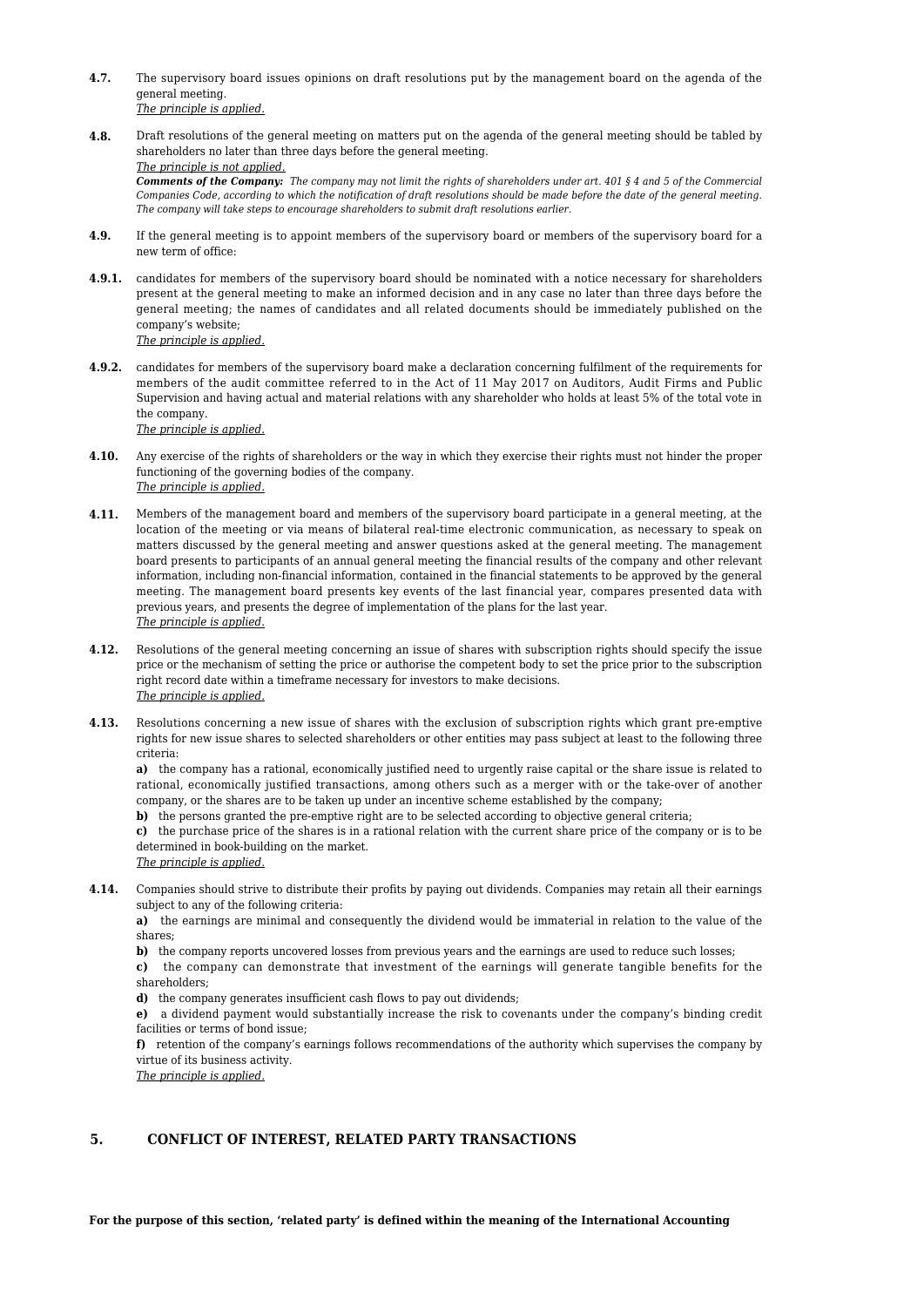**Standards approved in Regulation No (EU) 1606/2002 of the European Parliament and of the Council of 19 July 2002 on the application of international accounting standards.**

**Companies and their groups should have in place transparent procedures for managing conflicts of interest and for related party transactions where a conflict of interest may occur. The procedures should provide for ways to identify and disclose such cases and the course of action in the event that they occur.**

**Members of the management board and members of the supervisory board should refrain from professional or other activities which might cause a conflict of interest or adversely affect their reputation as members of the corporate body, and where a conflict of interest arises, they should immediately disclose it.**

- **5.1.** Members of the management board and members of the supervisory board notify the management board or the supervisory board, respectively, of any conflict of interest which has arisen or may arise, and refrain from discussions on the issue which may give rise to such a conflict of interest in their case. *The principle is applied.*
- **5.2.** Where a member of the management board or a member of the supervisory board concludes that a decision of the management board or the supervisory board, respectively, is in conflict with the interest of the company, he or she should request that the minutes of the management board or supervisory board meeting show his or her dissenting opinion. *The principle is applied.*
- **5.3.** No shareholder should have preference over other shareholders in related party transactions. The foregoing also concerns transactions concluded by the company's shareholders with members of the company's group. *The principle is applied.*
- **5.4.** Companies may buy back their own shares only in a procedure which respects the rights of all shareholders. *The principle is applied.*
- **5.5.** If a transaction concluded by a company with its related party requires the consent of the supervisory board, before giving its consent the supervisory board assesses whether to ask a prior opinion of a third party which can provide valuation of the transaction and review its economic impact. *The principle is applied.*
- **5.6.** If a related party transaction requires the consent of the general meeting, the supervisory board issues an opinion on the rationale of such transaction. In that case, the supervisory board assesses whether to ask a prior opinion of a third party referred to in principle 5.5. *The principle is applied.*
- **5.7.** If a decision concerning the company's significant transaction with a related party is made by the general meeting, the company should give all shareholders access to information necessary to assess the impact of the transaction on the interest of the company before the decision is made, including an opinion of the supervisory board referred to in principle 5.6. *The principle is applied.*

### **6. REMUNERATION**

**Companies and their groups protect the stability of their management teams, among others by transparent, fair, consistent and non-discriminatory terms of remuneration, including equal pay for women and men.**

**Companies' remuneration policy for members of corporate bodies and key managers should in particular determine the form, structure, and method of determining and payment of the remuneration.**

- **6.1.** The remuneration of members of the management board and members of the supervisory board and key managers should be sufficient to attract, retain and motivate persons with skills necessary for proper management and supervision of the company. The level of remuneration should be adequate to the tasks and responsibilities delegated to individuals and their resulting accountability. *The principle is applied.*
- **6.2.** Incentive schemes should be constructed in a way necessary among others to tie the level of remuneration of members of the company's management board and key managers to the actual long-term standing of the company measured by its financial and non-financial results as well as long-term shareholder value creation, sustainable development and the company's stability.